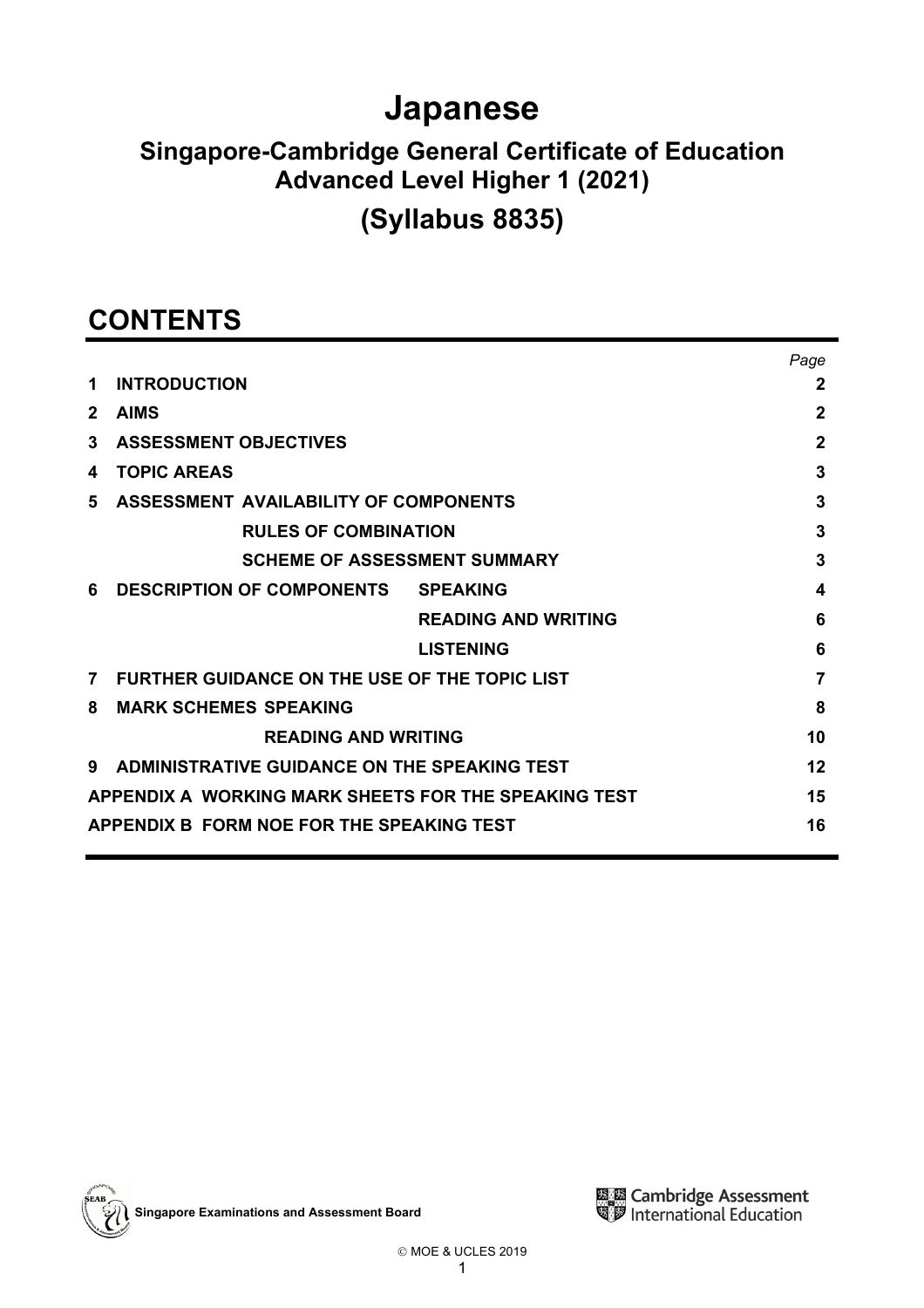## **1 INTRODUCTION**

This document provides details of the H1 Level Japanese syllabus for candidates in **Singapore**.

H1 Level Japanese 8835 is available in October/November only.

**Note on the use of dictionaries**: Centres and candidates should note that dictionaries may be used in *preparation* for the Speaking test. Dictionaries may not be used in any of the other components nor *during* the Speaking test.

### **2 AIMS**

The aims of the syllabus are set out below and describe the educational purposes of following a course in a Language at H1 Level. These aims are the same for all students:

- to develop the ability to understand the language from a variety of registers
- to enable the student to communicate confidently and clearly in the foreign language
- to form a sound base of skills, language and attitudes required for further study, work and leisure
- to develop insights into the culture and civilisation of the countries where the language is spoken, including the study of literary texts where appropriate
- to encourage positive attitudes to language learning and a sympathetic approach to other cultures and civilisations
- to further intellectual and personal development by promoting learning and social skills.

## **3 ASSESSMENT OBJECTIVES**

The examination will assess candidates' linguistic competence and their knowledge of contemporary society by requiring them to:

- understand and respond to texts written in the foreign language, drawn from a variety of sources such as magazines, newspapers, reports, books and other forms of extended writing
- manipulate the foreign language accurately to demonstrate a capacity to choose appropriate examples of lexis and structures
- select information and present it in the foreign language, to organise arguments and ideas logically
- to understand and respond to authentic contemporary spoken language drawn from a variety of sources such as recorded news items, telephone messages, announcements, talks and discussions.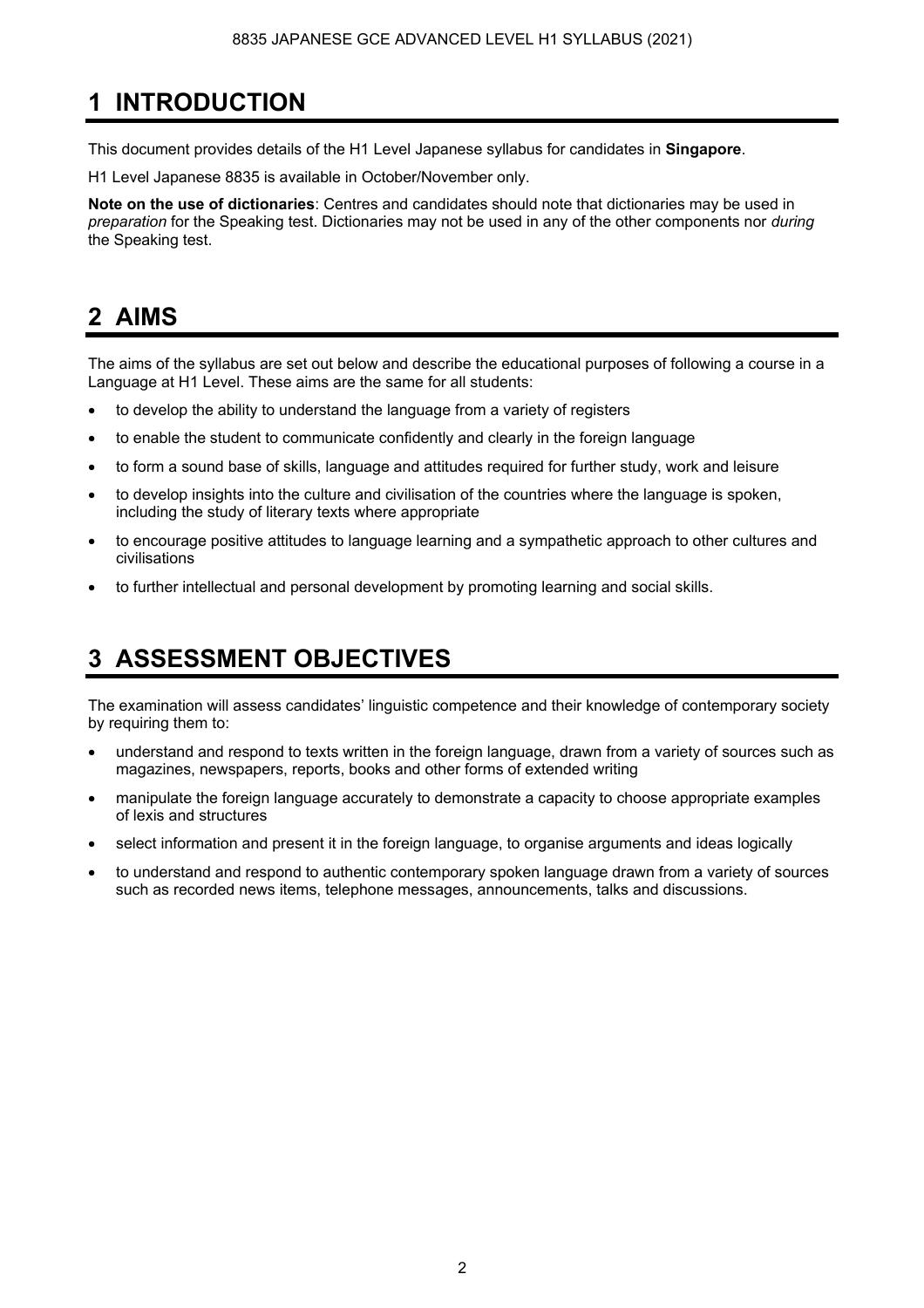## **4 TOPIC AREAS**

*All textual material used in the examination will be drawn from the topic areas below, with reference to the country* / *ies where Japanese is spoken. Further guidance on the Topic Areas is given in section 7 of this syllabus.* 

- Human relationships Sport
- 
- 
- Young people Education
- 
- Urban and rural life **•** War and peace
- 
- 
- 
- **Religion and belief Environment**
- Health and fitness Conservation
- **Work and leisure Pollution**
- Equality of opportunity
- Employment and unemployment
- 
- Family **•** Free time activities
- Generation gap **•** Travel and tourism
	-
	- Patterns of daily life **•** Cultural life/heritage
		-
	- The media **Figure 1** The developing world
	- Food and drink **•** Scientific and medical advances
- Law and order **•** Technological innovation
	-
	-
	-
	- Contemporary aspects of the country/ies where the language is spoken

### **5 ASSESSMENT**

#### **AVAILABILITY OF COMPONENTS**

| <b>Component 1</b> | <b>Component 2</b>         | <b>Component 3</b> |  |  |  |  |
|--------------------|----------------------------|--------------------|--|--|--|--|
| <b>Speaking</b>    | <b>Reading and Writing</b> | Listening          |  |  |  |  |
| October/November   | October/November           | October/November   |  |  |  |  |

#### **RULES OF COMBINATION**

Candidates will take Components 1, 2 and 3.

#### **SCHEME OF ASSESSMENT SUMMARY**

|                       | <b>Component 1</b> |                       | <b>Component 2</b> | <b>Component 3</b>    |           |  |  |  |
|-----------------------|--------------------|-----------------------|--------------------|-----------------------|-----------|--|--|--|
| duration              | weighting          | duration              | weighting          | duration              | weighting |  |  |  |
| approx.<br>15 minutes | 20%                | 2 hours<br>45 minutes | 60%                | approx.<br>45 minutes | 20%       |  |  |  |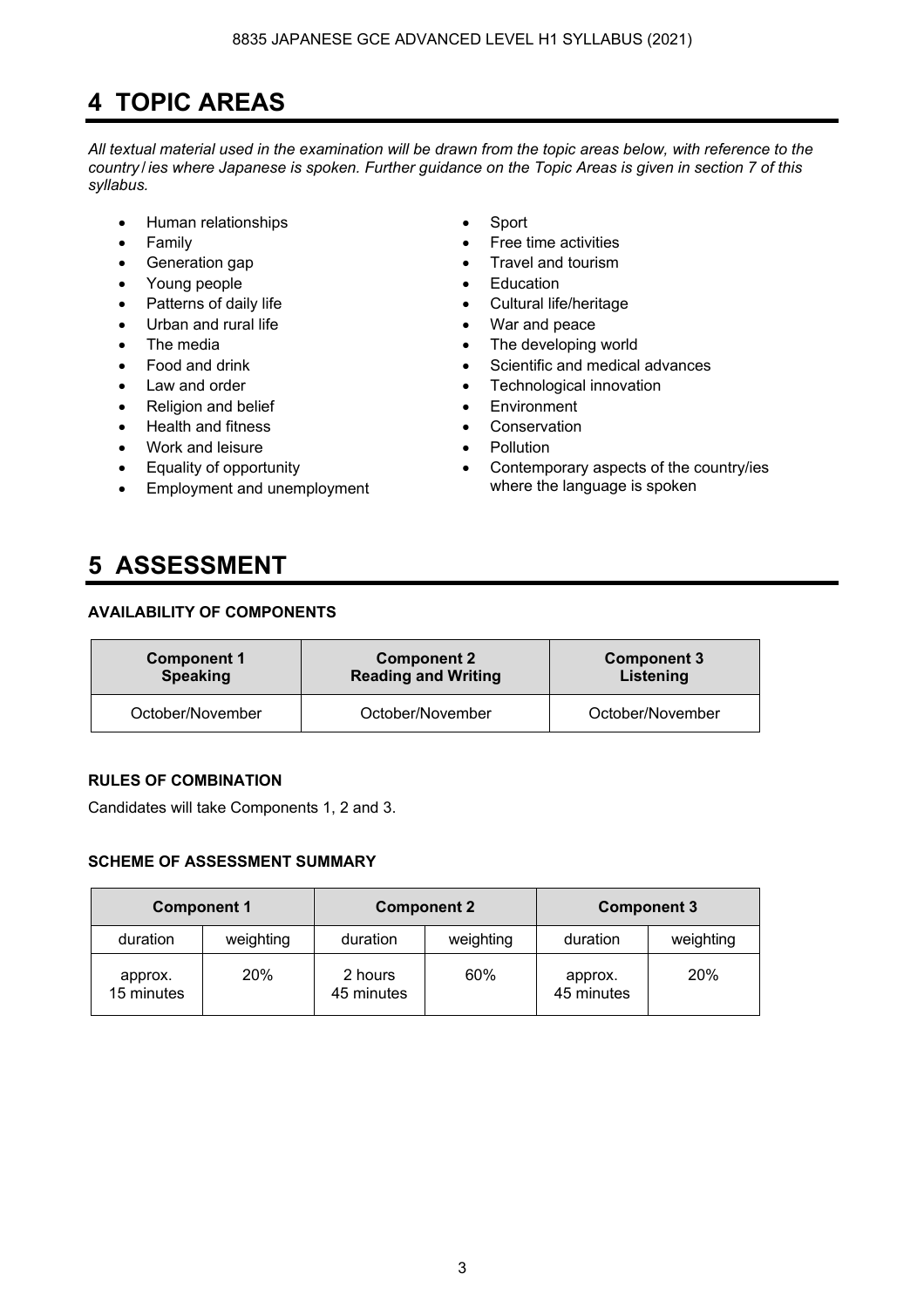### **6 DESCRIPTION OF COMPONENTS**

#### **COMPONENT 1: Speaking (approx. 15 minutes) (raw marks 90 weighted to 25 marks)**

This component description should be read in conjunction with the mark scheme in section 8 of this syllabus and the Administrative Guidance on the Speaking Test in section 9.

A local examiner must be appointed to conduct the test. The name and qualifications of the examiner are to be notified to Cambridge on form NOE (see Appendix B).

It is important that the timings listed for the individual parts of the test be adhered to, within the tolerances given.

**Section 1:** Presentation (no more than 2<sup>1</sup>/<sub>2</sub> minutes) (20 marks)

The candidate is expected to give a presentation of about 2 minutes on a specific topic.

The subject matter of the presentation should be drawn from one of the topic areas listed in section 4. Centres wishing to seek advice on the acceptability of subject matter are welcome to contact the Cambridge Languages group through the Singapore Examinations and Assessment Board (SEAB).

The candidate will be expected to show evidence of the ability to present relevant facts, to express opinions and hypotheses and to put forward points for discussion.

The intention is that the candidate should have thoroughly prepared a topic in which they have a personal interest and that they give a lively and interesting presentation. Candidates may prepare a 'cue card' in Japanese to bring into the examination room. The 'cue card' should be no larger than a postcard, and may contain a maximum of 5 headings in succinct point-form to remind candidates of the points they wish to make. Candidates may also bring in a limited quantity of illustrative material, which may include maps, diagrams, statistics, pictures and short articles. **A script of their presentation is not allowed.**

Examiners will only interrupt candidates to ask questions where the speech shows no sign of finishing after about 2½ minutes, or to prompt candidates having obvious difficulty in continuing with their speech.

#### **Section 2:** Topic conversation (approx. 6 minutes) (35 marks)

The presentation will lead into a conversation about the chosen topic. During the delivery of the presentation, examiners are likely to make notes in order to help them ask appropriate questions. Candidates must be prepared to supply additional factual material where appropriate and to express and defend a point of view. In order to give the candidate every opportunity to do this, questions will be of the 'tell me more about...', 'why?', 'how?' variety, rather than closed questions which may be answered by 'yes/no'. When choosing a topic, candidates should be advised to consider in what ways a conversation about it might develop: if they cannot think of half a dozen questions they could be asked, it is unlikely to present a fruitful source of discussion. The examiner's objective will be to encourage the candidate to contribute as much as possible to the conversation.

#### **Section 3:** General conversation (approx. 6 minutes) (35 marks)

This section will begin with fairly straightforward questions about the candidate's background and interests and will move quickly on to a more mature conversation discussing more abstract and/or current issues within the general topic areas.

The subjects covered in this section will depend on the candidate's interests and the subject of the presentation: it would not be appropriate to continue talking about the environment/green issues when the candidate has already chosen to discuss ecology for the topic. Candidates should be able to discuss some matters of current interest though it is unreasonable to assume that all candidates will be closely informed on all matters of serious contemporary concern: if the candidate seems unresponsive, the examiner will try a change of topic.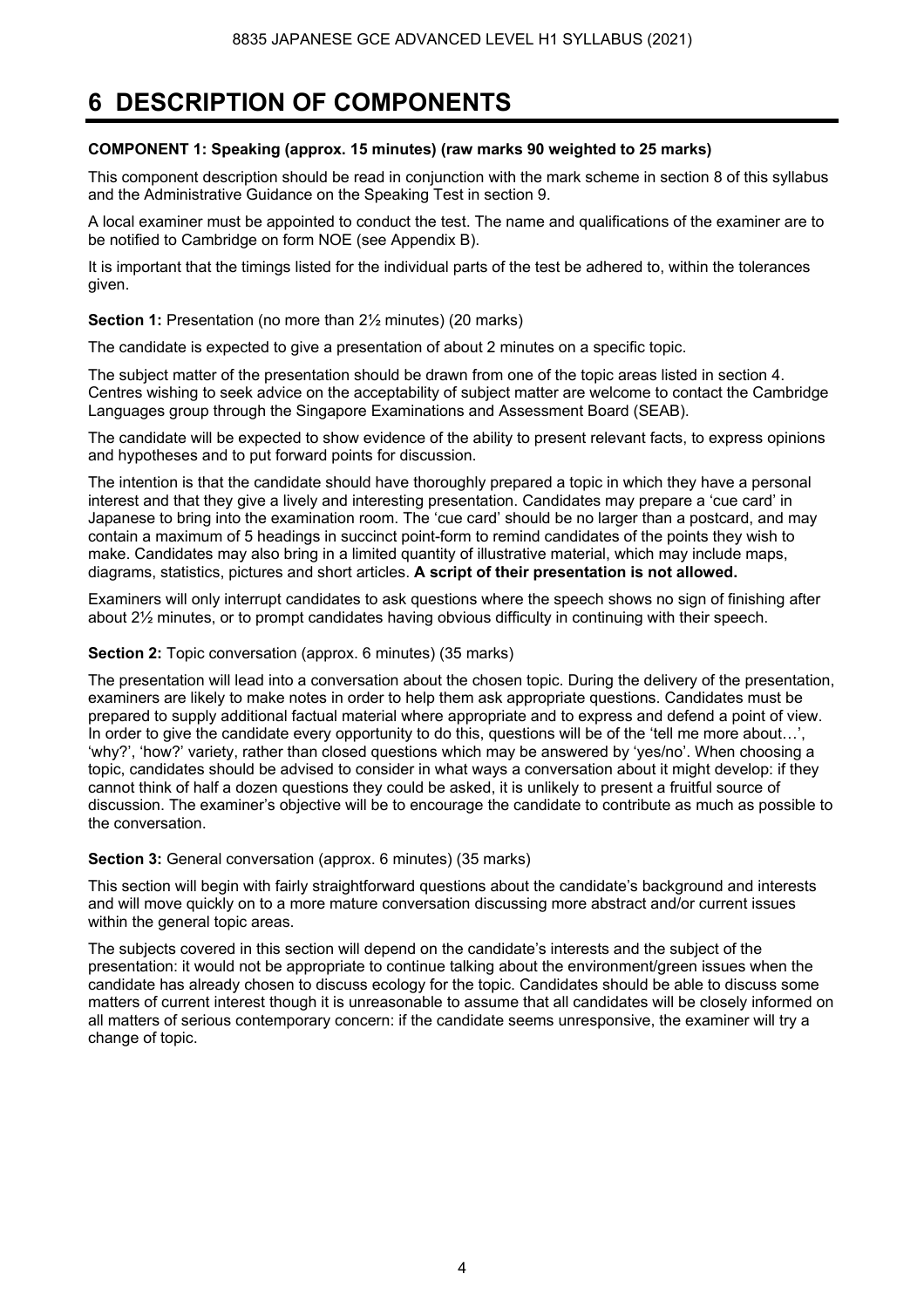For example, examiners might begin the General Conversation section with questions such as 'How do you spend your spare time?', leading rapidly to matters of contemporary interest/current affairs. The type of question is important: closed questions may, of course, be used to gain some information on the candidate's interests, but 'why...?', 'how...?', 'what do you think about...?' will give the candidate scope to expand his/her responses.

Each of the 'starter' questions mentioned above could, depending on the reactions of the candidate, lead away from factual matters towards more abstract areas, for example:

- How long have you lived here?' could lead on to 'What do you think of the area?'  $\rightarrow$  'What would attract people to the area/make them leave it?'  $\rightarrow$  'What would be your ideal place to live and why?'
- 'What subjects are you studying?'  $\rightarrow$  'What do you think of the way you've been taught?'  $\rightarrow$  'How could it be improved?'  $\rightarrow$  discussion of school/education system, comparison with other countries.

To give a possible outline of the way the General Conversation section might develop:

| 'What do you do in your spare time?'                                                                                                                                                                                             |                                                                                                                                                                         |  |  |  |  |
|----------------------------------------------------------------------------------------------------------------------------------------------------------------------------------------------------------------------------------|-------------------------------------------------------------------------------------------------------------------------------------------------------------------------|--|--|--|--|
| Answer: 'Sport'                                                                                                                                                                                                                  | Answer: 'Watch TV'                                                                                                                                                      |  |  |  |  |
| Supplementary questions - taking part?/<br>watching?/team/individual?                                                                                                                                                            | Supplementary questions - what sort of<br>programmes/news?                                                                                                              |  |  |  |  |
| $\rightarrow$ Why?                                                                                                                                                                                                               | This might develop along the lines of whether the                                                                                                                       |  |  |  |  |
| This could develop along sport/health lines,                                                                                                                                                                                     | news is unbiased/censorship in general                                                                                                                                  |  |  |  |  |
| necessity for sport in schools, success/failure of<br>national teams                                                                                                                                                             | Films? $\rightarrow$ what makes a film successful, importance<br>of stars and why; national or international film                                                       |  |  |  |  |
| $\rightarrow$ Feelings of nationalism/nationality; drugs in sport                                                                                                                                                                | industries, subsidies for the Arts, etc.                                                                                                                                |  |  |  |  |
| etc, all according to the responses of the candidate.<br>Any of these areas of discussion could lead to<br>violence in sport $\rightarrow$ society, the need for government<br>intervention/control $\rightarrow$ politics, etc. | Documentaries? $\rightarrow$ are they merely entertainment, or<br>a genuine educational experience? are they<br>sensationalised? $\rightarrow$ power of the media, etc. |  |  |  |  |

The General Conversation section might only cover 2/3 topic areas, but might touch on more if the examiner has difficulty finding something the candidate is interested in, or can talk about. Candidates who cannot sustain the conversation at an appropriate level when given every opportunity to do so cannot expect a high mark.

#### **Important Note:**

It is intended that both conversation elements will be lively and spontaneous. Teachers should warn their candidates not to produce chunks of pre-learned material since Cambridge's moderators will have been advised to penalise candidates who do so. Equally, teachers who may also be conducting the final examination should guard against over-rehearsing the tests in advance. Any suspicion of collusion in the conduct of speaking tests (e.g. pre-prepared questions, candidates or teachers using pre-determined scripts) will be dealt with in accordance with Cambridge's Malpractice procedures.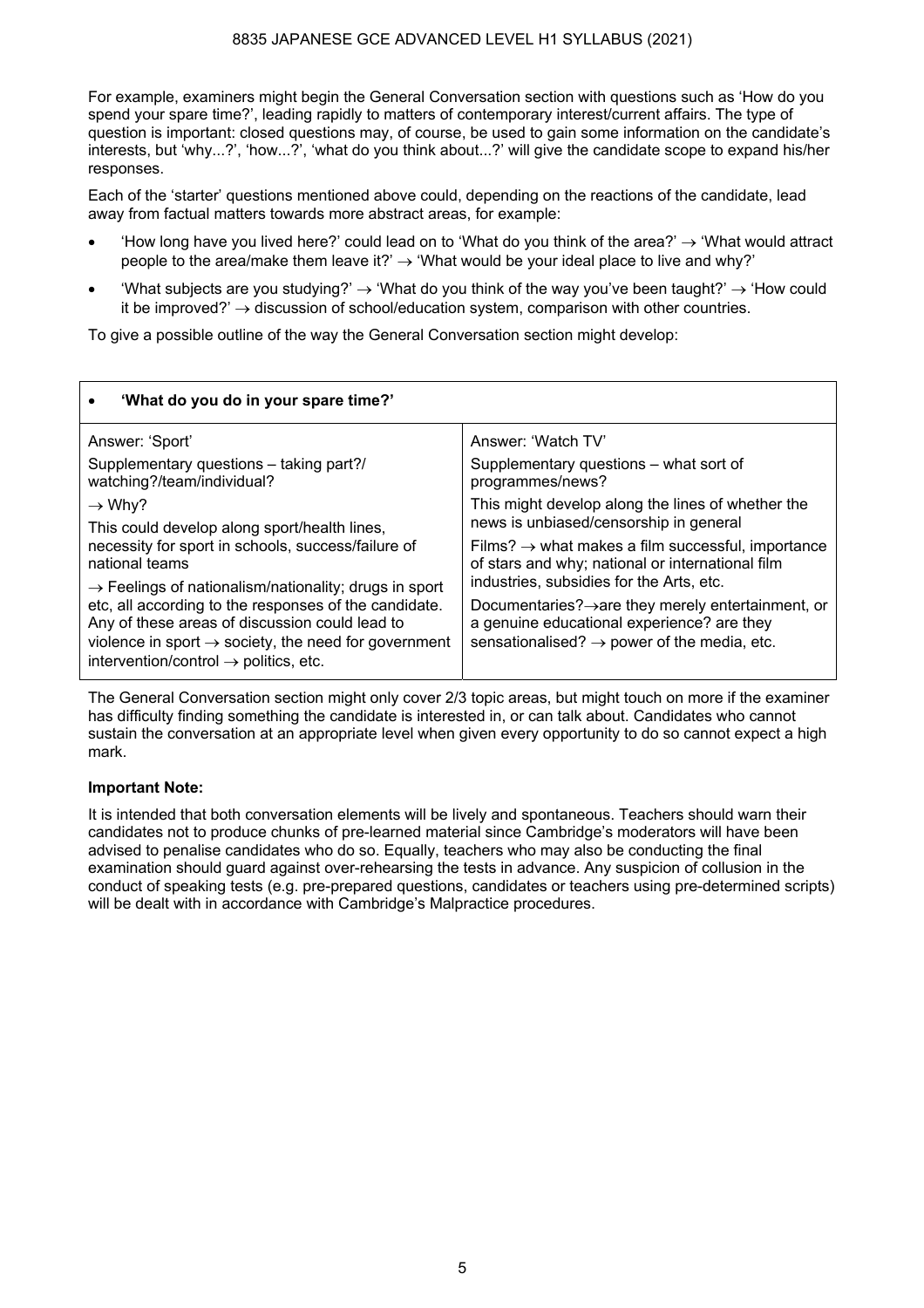#### **COMPONENT 2: Reading and Writing (2 hours 45 minutes) (75 marks)**

#### **Section 1** (35 marks)

Two passages in Japanese will be set dealing with related themes.

Candidates will be expected to answer specific and general comprehension questions; and to respond to a task requiring summary/comparison of issues raised in both passages. Japanese will be used for all questions and answers.

Passages will be chosen which were written during the last twenty years, and will reflect the international scene:

- The two passages taken together will not exceed 1100 characters.
- Comprehension questions will be set on both passages (20 marks).
- The last question (15 marks) will require candidates to write about 250 characters drawing information from both passages and adding their own opinions (5 marks for items drawn from the texts; 5 for personal response to the material; 5 for quality of language).

#### **Section 2** (20 marks)

Candidates will be asked to write about 500 characters on one of two topics.

#### **Section 3** (20 marks)

Candidates will be asked to complete exercises on kanji, vocabulary, grammar and expressions.

#### **COMPONENT 3: Listening (approx. 45 minutes) (25 marks)**

A CD will be provided with pre-programmed gaps to which candidates, in groups of no more than 30, will listen together. All items will be heard three times. All rubrics and task descriptions will be in Japanese. Candidates will be given an answer booklet for their responses.

#### **Section 1** (10 marks)

Two or three short, factual items will be heard, e.g. news flashes, advertisements, dialogues, telephone messages.

Both verbal and non-verbal responses will be required. Tasks to test comprehension might include boxticking, matching, true/false, entering information on a grid, timetable, programme or other diagrammatic aid.

#### **Section 2** (15 marks)

Candidates will listen to an extended piece taken from a statement or talk given by a single speaker or from an interview or a discussion involving more than one speaker. Questions will test overall comprehension of the text and comprehension of specific detail.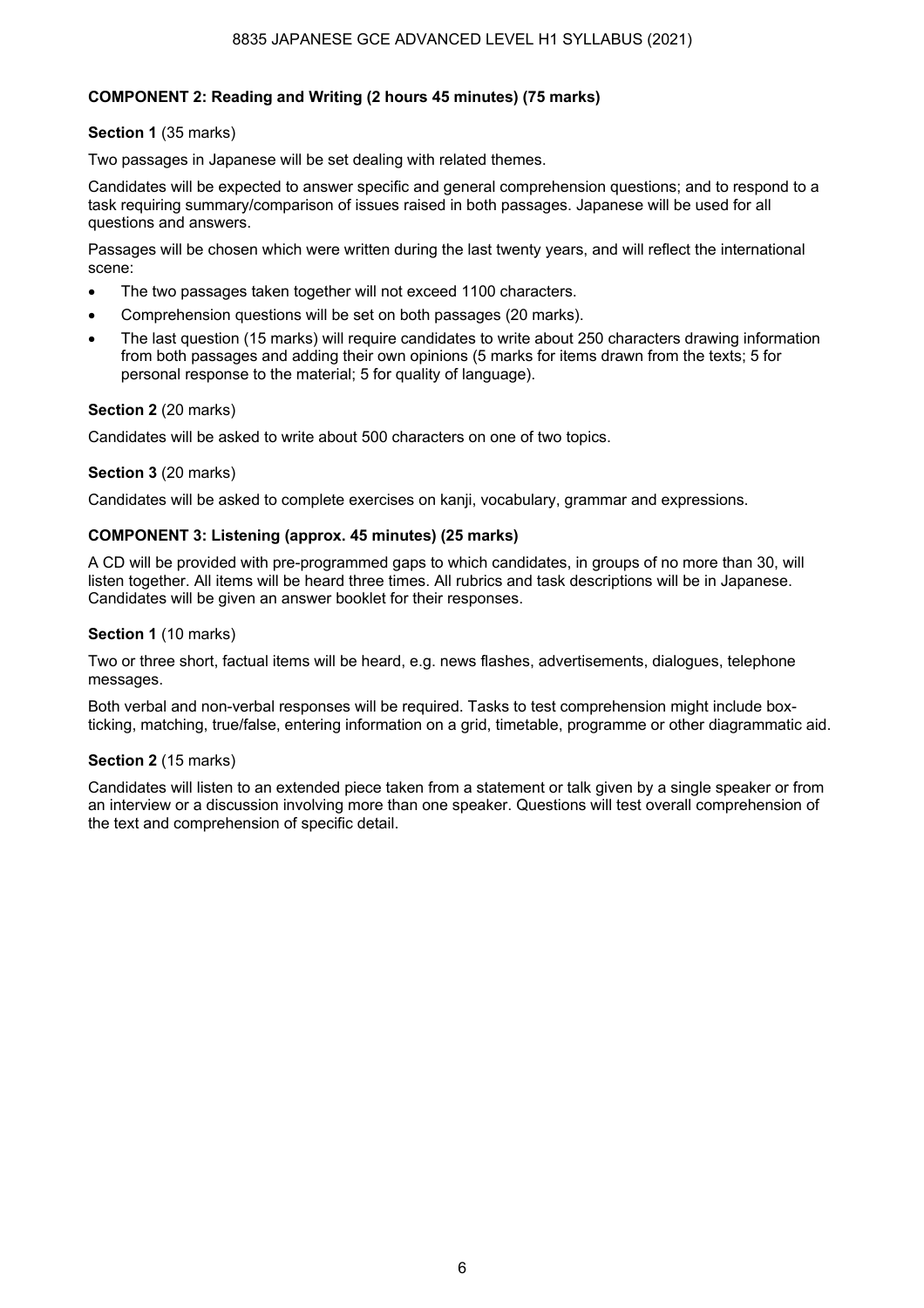### **7 FURTHER GUIDANCE ON THE USE OF THE TOPIC LIST**

Teachers are free to explore the topic areas **in any way they choose**. They may find the following examples (which are not prescriptive) a useful guide to planning courses. All these **suggestions**, and other themes chosen by the teacher from within the topic areas, should be studied with reference to countries/communities where Japanese is spoken.

#### **Human relationships; family; generation gap; young people**

- family activities; new patterns of family relationships; the status of the elderly and responsibility for their care
- conflicts in the family circle; young people and the older generation; attitudes of young people to the family environment
- young people and their peer group; young people as a target group for advertisers and politicians

#### **Patterns of daily life; urban and rural life; the media; food and drink; law and order; religion and belief; health and fitness**

- daily routine; school; the individual's way of life; living conditions
- advantages and disadvantages of urban and rural life; transport and communications; shopping; housing
- the role and influence of the media; the power of advertising
- healthy eating; fast-food; national traditions of eating and drinking
- violence and crime; drug-related crime; the role of the police; law-enforcement
- the place of religion in society; attitudes to religious belief; patterns of attendance; religious minorities
- healthy living; exercise; dieting; drugs; health care provision; stress; AIDS

#### **Work and leisure; equality of opportunity; employment and unemployment; sport; free time activities; travel and tourism; education; cultural life/heritage**

- women in society and in the workforce; equality of opportunity for minority groups
- preparation for work and job opportunities; career plans; qualifications and job routines; plight of the unemployed; areas of high unemployment; demise of traditional industries; possible solutions; immigrant workers
- individual and team sports; amateur and professional sport
- value of leisure; balance between leisure and work; planning leisure time
- tourism as a modern phenomenon; friction between tourists and local inhabitants; holidays and foreign travel
- education systems and types of school; patterns of curriculum; relationship between education and training; further and higher education provision; examinations
- the world of the arts; significant figures and trends in the arts; the place of culture and the arts in the life of the nation

#### **War and peace; the developing world**

- conflicts in the world: ethnic, religious, ideological
- problems of developing countries; future trends

#### **Medical advances; scientific and technological innovation**

- advances in the treatment of disease; ethical issues of medical and other technologies
- cloning; genetic modifications; modern communications systems

#### **Contemporary aspects of the country/ies where the foreign language is spoken**

• political, regional, social issues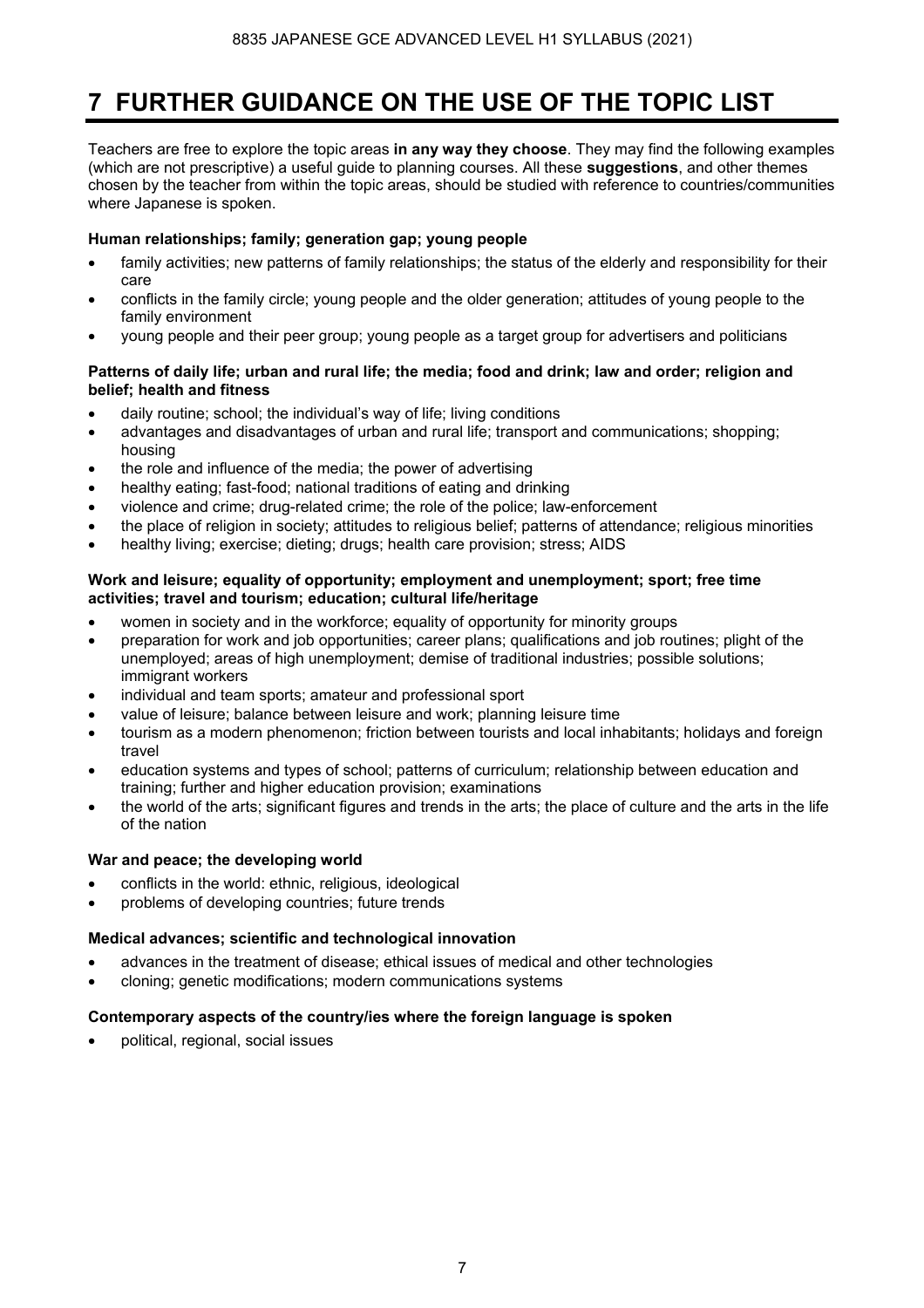# **8 MARK SCHEMES**

#### **COMPONENT 1: Speaking**

#### **Section 1: Presentation**

The presentation will be marked out of 20 marks: Content/Presentation 10; Pronunciation/Intonation 5; Language 5.

|         | <b>Content/Presentation</b><br>Knowledge of facts; ability to<br>express opinions and raise<br>issues for discussion.                                                                                                  |                                                                                                                          | <b>Pronunciation/Intonation</b>                                                                                                             | Language                |                                                                                                                                                                               |  |  |  |  |
|---------|------------------------------------------------------------------------------------------------------------------------------------------------------------------------------------------------------------------------|--------------------------------------------------------------------------------------------------------------------------|---------------------------------------------------------------------------------------------------------------------------------------------|-------------------------|-------------------------------------------------------------------------------------------------------------------------------------------------------------------------------|--|--|--|--|
|         | 9-10 Full and well organised<br>coverage of the topic;<br>ideas and opinions<br>included as well as factual<br>points; lively presentation;<br>examiner's interest<br>sustained.                                       | 5                                                                                                                        | 5<br>Outstanding pronunciation<br>and intonation; an<br>occasional slight mistake<br>or hesitation. Not<br>necessarily a native<br>speaker. |                         | Has a very good feeling for<br>the language; speaks<br>fluently and accurately;<br>shows good use of relevant<br>idiom and uses a wide range<br>of structures and vocabulary. |  |  |  |  |
| $7 - 8$ | Good exposition and sound<br>organisation of the topic;<br>makes relevant factual<br>points though may be less<br>good in ideas and opinions;<br>presentation somewhat<br>stilted though keeps<br>examiner's interest. | $\overline{\mathbf{4}}$                                                                                                  | Good pronunciation,<br>makes a fair attempt at<br>correct intonation and<br>expression; some mistakes<br>and/or hesitation.                 | 4                       | Speaks fairly fluently and<br>accurately; uses idiom with a<br>reasonable range of<br>structures and vocabulary.                                                              |  |  |  |  |
| $5 - 6$ | Adequate exposition of<br>the topic; few ideas or<br>opinions; evidence of<br>preparation but<br>presentation pedestrian.                                                                                              | 3                                                                                                                        | A fair degree of accuracy<br>in pronunciation; quite a<br>number of errors; some<br>attempt at intonation and<br>expression.                | 3                       | May speak with hesitation;<br>adequate range of structures<br>and vocabulary; no<br>ambiguity of meaning.                                                                     |  |  |  |  |
| $3 - 4$ | Material thin; rambling,<br>repetitious; hardly any<br>ideas or opinions; in<br>danger of losing the<br>examiner's interest.                                                                                           | $\mathbf{2}$<br>Intelligible but shows<br>marked influence of mother<br>tongue and very many<br>errors of pronunciation. |                                                                                                                                             | $\overline{\mathbf{2}}$ | Marked hesitation; limited<br>range of structures and<br>vocabulary; leading to some<br>ambiguity of meaning.                                                                 |  |  |  |  |
| $0 - 2$ | Very little factual<br>information; material<br>irrelevant; vague,<br>arguments incoherent; little<br>effort at presentation.                                                                                          |                                                                                                                          | 0-1 Very poor; many gross<br>errors; frequently<br>incomprehensible.                                                                        |                         | 0-1 Very marked hesitation;<br>severe limitations of<br>structures and vocabulary;<br>thought processes basically<br>influenced by mother tongue.                             |  |  |  |  |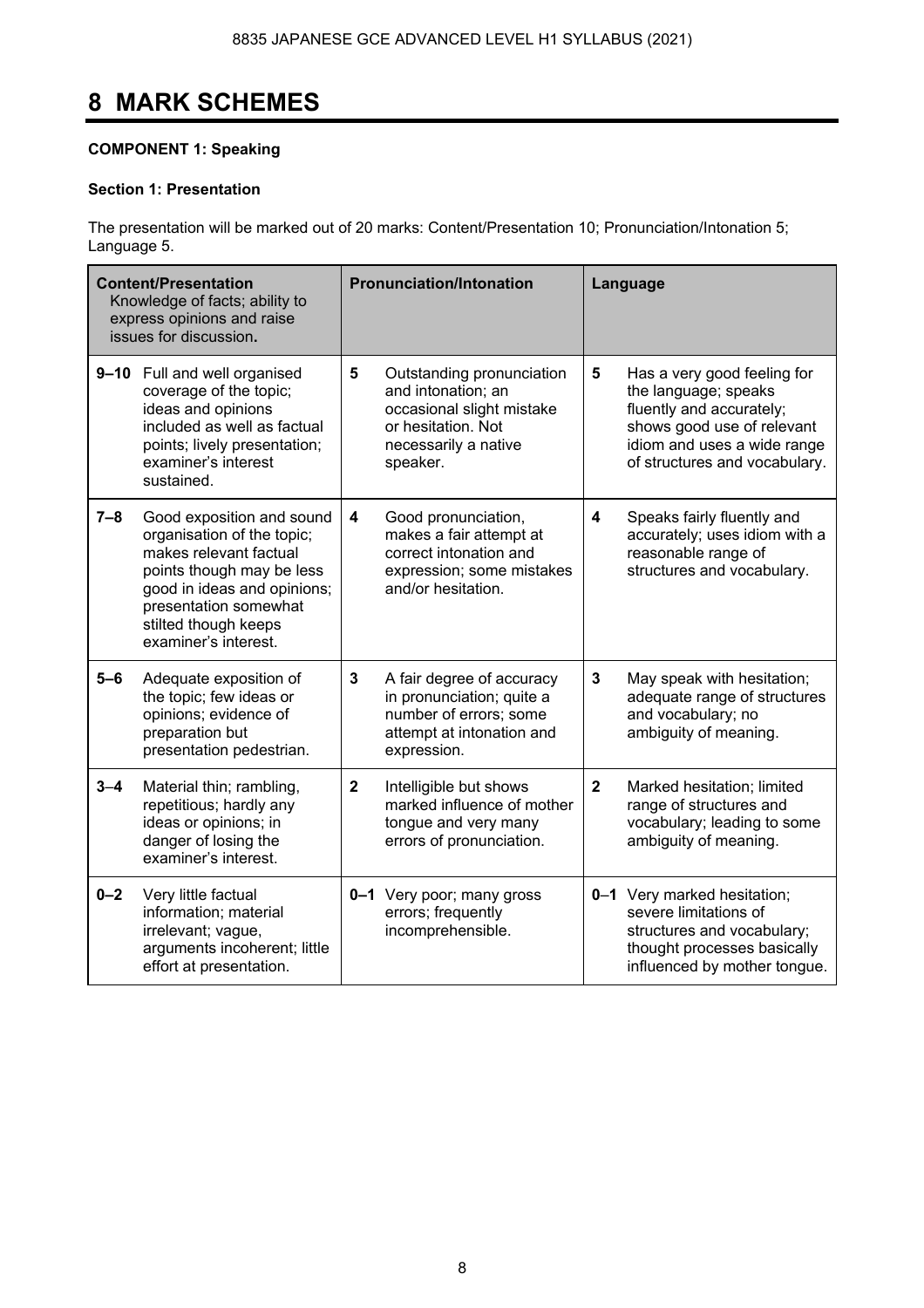#### **Section 2: Topic Conversation and Section 3: General Conversation**

Examiners will mark out of 35 for each part: Comprehension and Responsiveness (10 marks), Accuracy (10 marks), Feel for the Language (10 marks), Range of Vocabulary and Structures (5 marks).

| <b>Comprehension and</b><br><b>Responsiveness</b>                                                                                                                                                                      | <b>Accuracy</b>                                                                                                                                                             | <b>Feel for the Language</b>                                                                                                                                                               |  |  |  |  |  |
|------------------------------------------------------------------------------------------------------------------------------------------------------------------------------------------------------------------------|-----------------------------------------------------------------------------------------------------------------------------------------------------------------------------|--------------------------------------------------------------------------------------------------------------------------------------------------------------------------------------------|--|--|--|--|--|
| 9-10 Very good<br>No problems of comprehension.<br>Prompt response to examiner's<br>questions. Very forthcoming in<br>developing topics: able to guide the<br>discussion, offering/seeking<br>opinions as appropriate. | 9-10 Very good<br>Consistently accurate. Only<br>occasional minor slips.                                                                                                    | 9-10 Very good<br>Has a very good feeling for the<br>language and is able to express<br>concepts fluently in appropriate<br>idiom. Negligible influence from the<br>mother tongue.         |  |  |  |  |  |
| $7 - 8$<br>Good<br>Few problems of comprehension.<br>Responds readily and without<br>undue hesitation. Reasonably<br>forthcoming but tends to follow<br>examiner's lead.                                               | $7 - 8$<br>Good<br>Accuracy generally good, with<br>more frequent errors than in the<br>very best candidates. Shows a<br>sound basic understanding of<br>grammatical usage. | $7 - 8$<br>Good<br>Has a very good feeling for the<br>language. Shows competent use of<br>relevant idiom. Avoids significant<br>influence from mother tongue.                              |  |  |  |  |  |
| $5-6$<br><b>Satisfactory</b><br>Understands questions on basic<br>situations and concepts, but has<br>difficulty with more complicated<br>ideas. Some delay in response.<br>Needs encouragement to develop<br>topics.  | $5-6$<br><b>Satisfactory</b><br>Accuracy indicates a measure<br>of competence but with some<br>obvious and significant gaps in<br>grammatical usage.                        | $5-6$<br><b>Satisfactory</b><br>Feeling for the language evident<br>with some occasional use of<br>relevant idiom. Thought processes<br>and expression are influenced by<br>mother tongue. |  |  |  |  |  |
| 3-4 Weak<br>Has general difficulty in<br>understanding. Limited response to<br>questions on the majority of topics<br>raised.                                                                                          | $3 - 4$<br>Weak<br>Generally inaccurate use of the<br>language.                                                                                                             | $3 - 4$<br>Weak<br>Has scant feeling for the foreign<br>idiom. Generally translates literally<br>from the mother tongue.                                                                   |  |  |  |  |  |
| $0 - -2$ Poor<br>Severe problems of<br>comprehension. Very marked<br>hesitation. Limited responsiveness.                                                                                                               | $0 - 2$<br>Poor<br>No grasp of grammatical<br>accuracy. Errors constant and<br>repeated.                                                                                    | $0 - 2$<br>Poor<br>Has no feeling for the foreign<br>language.                                                                                                                             |  |  |  |  |  |

#### **Range of Vocabulary and Structures**

| 5           | Very good<br>Extensive range of appropriate vocabulary. Able to use a wide range of structures with confidence.                             |
|-------------|---------------------------------------------------------------------------------------------------------------------------------------------|
| 4           | Good<br>Has sufficient range of vocabulary and structures to handle reasonably mature subjects.                                             |
| 3           | <b>Satisfactory</b><br>Limited expression of ideas (but not ambiguity) caused by limitations in range of vocabulary and some<br>structures. |
| $\mathbf 2$ | Weak<br>Severe limitations of vocabulary and structures restrict discussion to a very basic level.                                          |
|             | $0-1$ Poor<br>Very restricted vocabulary. Only simple sentences and no variety of structure.                                                |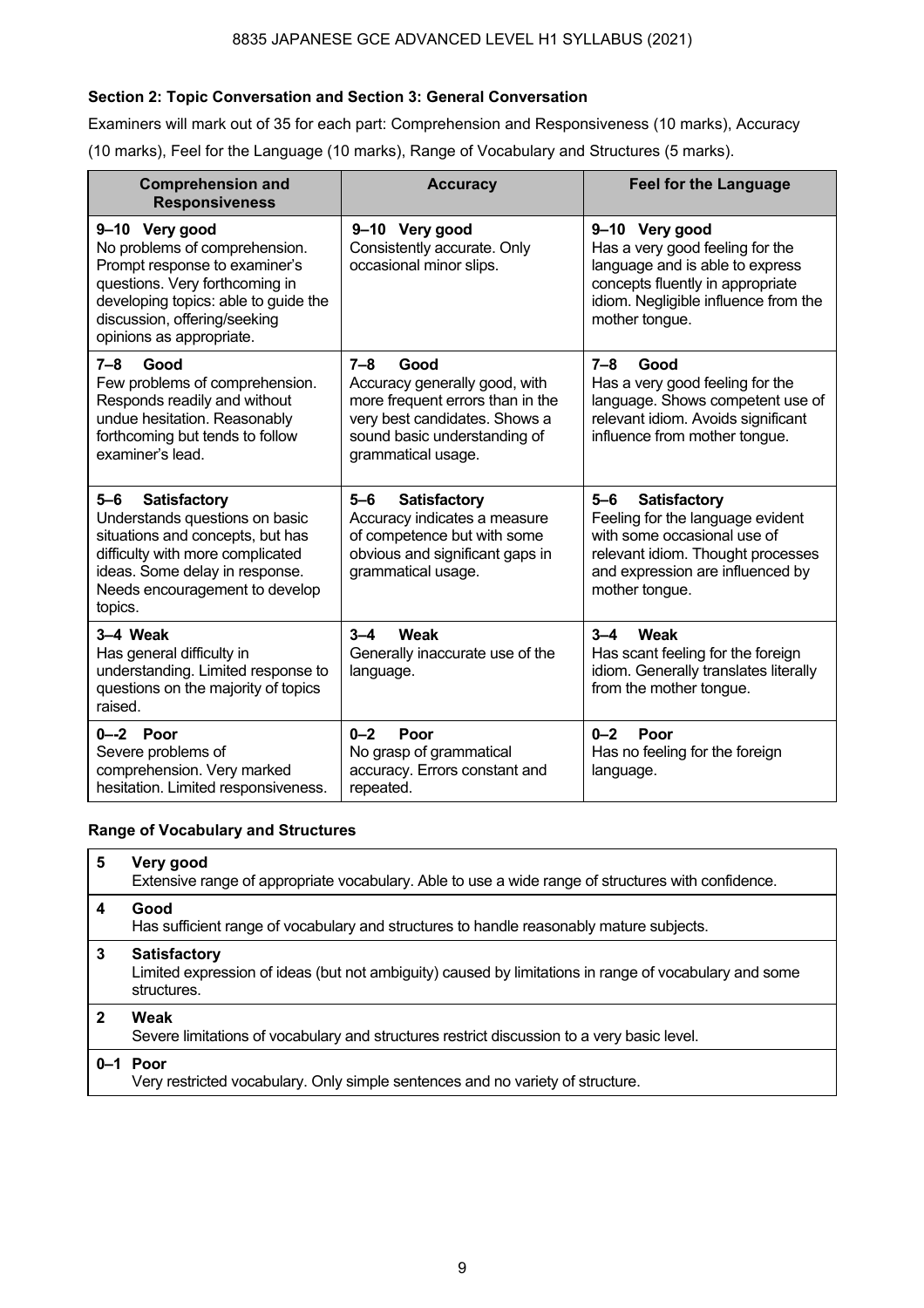#### **COMPONENT 2: Reading and Writing**

#### **Section 1**

#### **Quality of Language (for final question in Section 1)**

| $5\phantom{1}$          | Very good<br>Consistently accurate. Only very few errors of minor significance. Accurate use of more complex<br>structures (verb forms, tenses, prepositions, word order).                                                 |  |  |  |  |  |  |  |  |
|-------------------------|----------------------------------------------------------------------------------------------------------------------------------------------------------------------------------------------------------------------------|--|--|--|--|--|--|--|--|
| $\overline{\mathbf{4}}$ | Good<br>Higher incidence of error than above, but clearly has sound grasp of the grammatical elements in<br>spite of lapses. Some capacity to use accurately more complex structures.                                      |  |  |  |  |  |  |  |  |
| $\mathbf{3}$            | <b>Satisfactory</b><br>Fair level of accuracy. Common tenses and regular verbs mostly correctly formed. Some problems in<br>forming correct agreement of adjectives. Difficulty with irregular verbs, use of prepositions. |  |  |  |  |  |  |  |  |
| $\overline{2}$          | <b>Below average</b><br>Persistent errors in tense and verb forms. Prepositions frequently incorrect. Recurrent errors in<br>agreement of adjectives.                                                                      |  |  |  |  |  |  |  |  |
|                         | $0-1$ Poor<br>Little or no evidence of grammatical awareness. Most constructions incomplete or incorrect.<br>Consistent and repeated error.                                                                                |  |  |  |  |  |  |  |  |
|                         | Response to the Text (for final question in Section 1)                                                                                                                                                                     |  |  |  |  |  |  |  |  |
|                         | Mark like a mini-essay according to the variety and interest of the opinions and views expressed, the                                                                                                                      |  |  |  |  |  |  |  |  |

response to the original text stimulus and the ability to express a personal point of view. Further, more detailed guidance for particular questions will be given to examiners.

#### **5 Very good**  Varied and interesting ideas, showing an element of flair and imagination, a capacity to express a personal point of view. **4 Good**  Not the flair and imagination of the best candidates, but work still shows an ability to express a range of ideas, maintain interest and respond to the issues raised. **3 Satisfactory**  A fair level of interest and ideas. May concentrate on a single issue, but there is still a response to ideas in the text. **2 Below average**  Limited range of ideas; rather humdrum. May disregard the element of response to the text, and write a largely unrelated free-composition. **0–1 Poor**  Few ideas to offer on the theme. Banal and pedestrian. No element of personal response to the text. Repeated error.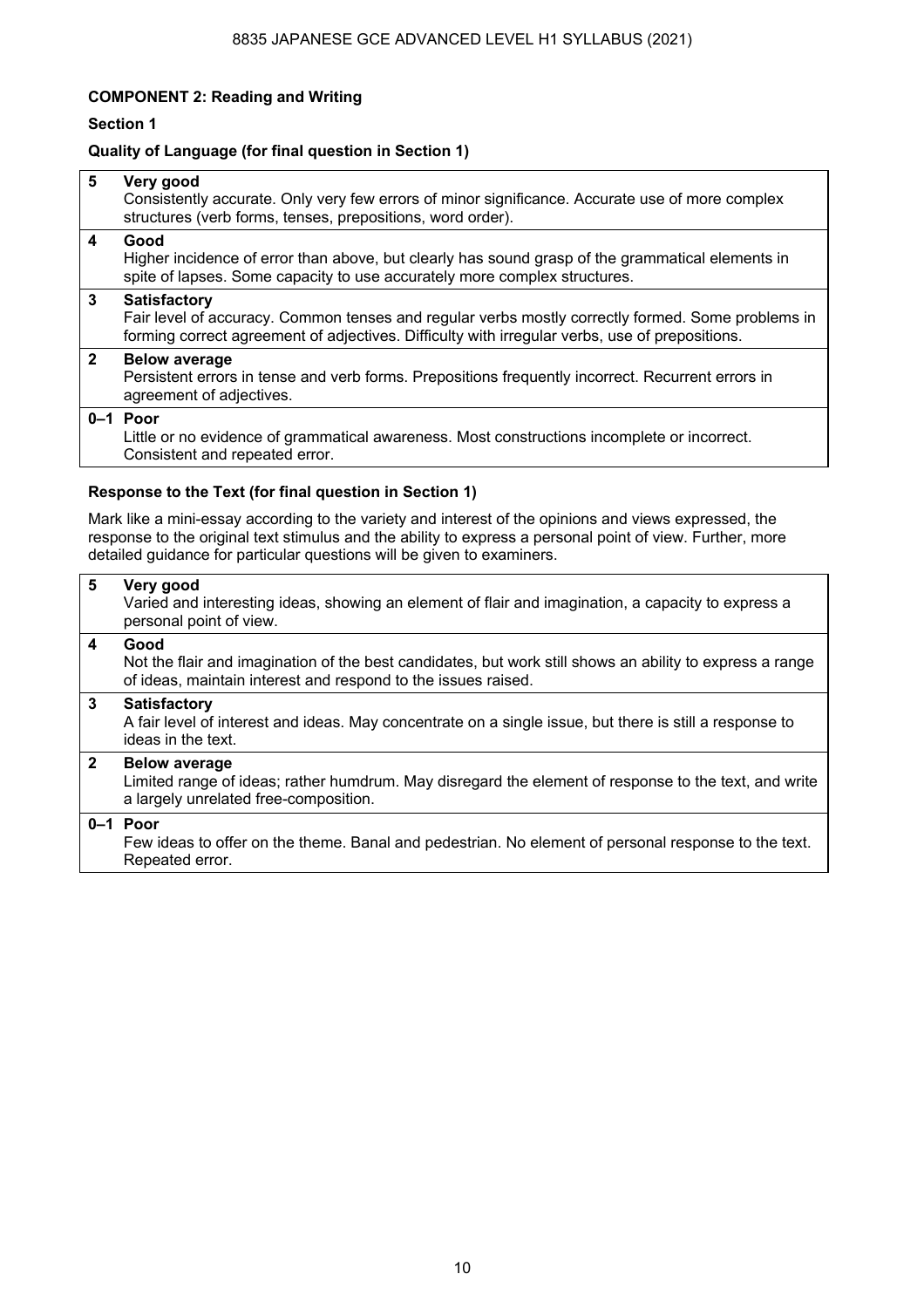#### **Section 2: Composition**

20 marks are awarded as follows:

- Relevant communication 5 marks
- Accuracy 10 marks
- Impression 5 marks

#### *Counting words*

The question is marked up to a maximum of 510 characters.

#### *Irrelevant material*

No marks will be obtained for clearly irrelevant material.

#### **Relevant communication marks**

The content is open-ended provided it relates strictly to the material demanded in the question set. There are no set points to be made. To score 4 or 5 marks the candidate must show some maturity of thought, present a balanced argument when required by the demands of the essay title, and write a well-structured essay.

#### **Accuracy marks**

| $9 - 10$ | High degree of accuracy in the use of all structures, both basic and more advanced. There<br>should be very few errors and only of minor significance for an award of 10.                            |
|----------|------------------------------------------------------------------------------------------------------------------------------------------------------------------------------------------------------|
| $7 - 8$  | The candidates show a sound grasp of structures, both basic and more advanced, although they<br>may make more errors in using more advanced ones than the candidates placed in the very top<br>band. |
| $5-6$    | High degree of accuracy in basic sentence structures, and accuracy in some more complex<br>structures.                                                                                               |
| $3 - 4$  | Reasonably accurate in basic sentence patterns. Candidates who do not use any more complex<br>structures must not be awarded a mark in a higher band than this one.                                  |
| $1 - 2$  | Persistent errors, even in basic grammar, e.g. subject-verb accord, word order in main clauses,<br>but a few basic items correct.                                                                    |
| 0        | No marks are awarded to compositions which are entirely inaccurate or incomprehensible.                                                                                                              |

#### **General impression marks**

| 5           | Excellent use of idiom, vocabulary, structures and appropriate tenses.    |
|-------------|---------------------------------------------------------------------------|
| 4           | Very good use of idiom, vocabulary, structures and appropriate tenses.    |
| 3           | Good use of idiom, vocabulary, structures and appropriate tenses.         |
| $\mathbf 2$ | Satisfactory use of idiom, vocabulary, structures and appropriate tenses. |
| $0 - 1$     | Poor use of idiom, vocabulary, structures; inappropriate tenses.          |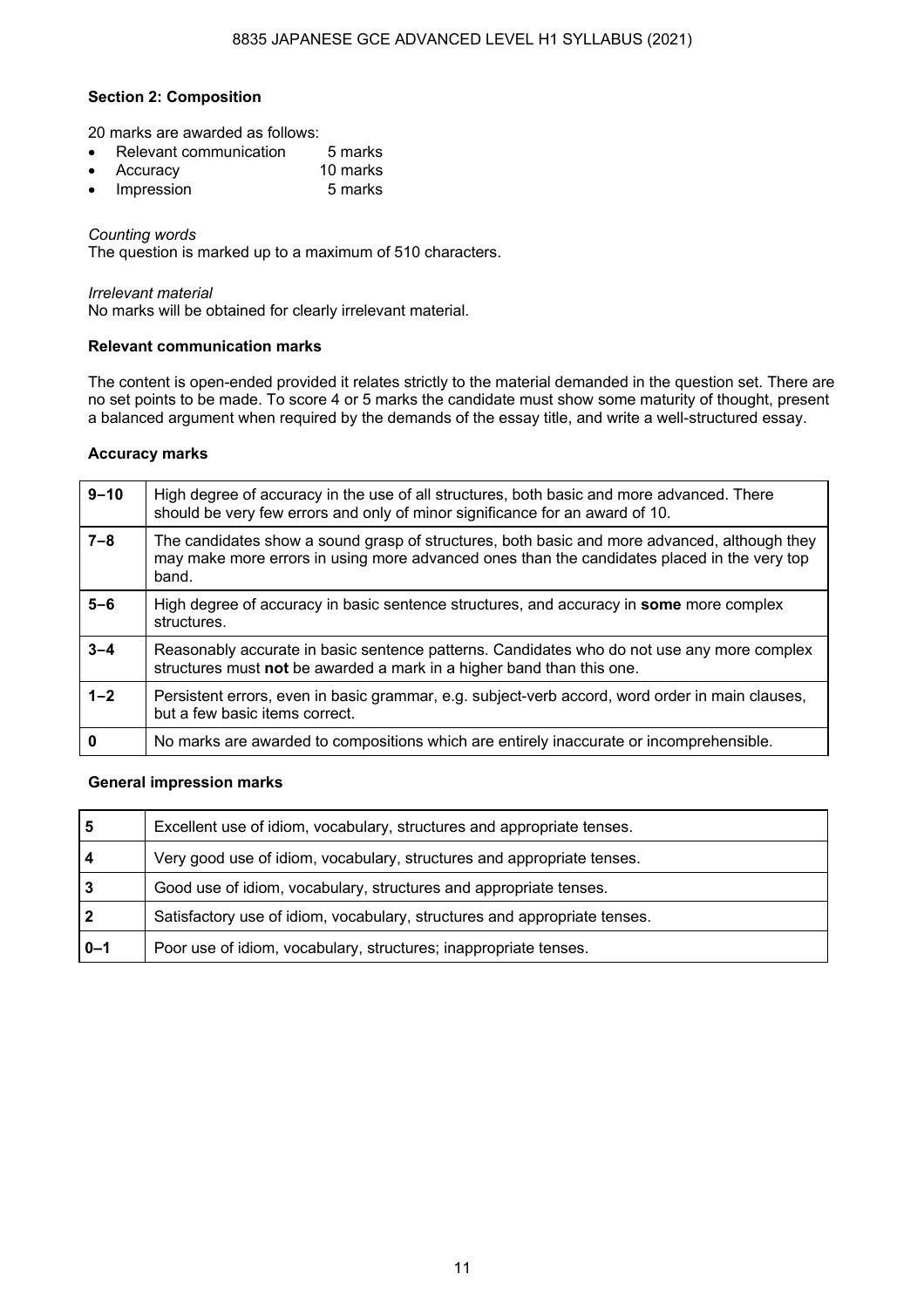### **9 ADMINISTRATIVE GUIDANCE ON THE SPEAKING TEST**

This guidance should be read in conjunction with the appropriate component description and mark scheme.

#### **GENERAL INSTRUCTIONS**

#### **Absentees**

Candidates who do not attend examinations must be shown on the mark sheet as 'absent'. If the examiner knows that they have withdrawn from the examination s/he should indicate this on the mark sheet. If a candidate is absent because of illness and the examiner makes arrangements to test him/her later at another Centre, this should be noted. Care must be taken to ensure that the marks for any candidate who is transferred and examined at a Centre other than his/her own are entered on one of the blank sheets provided, along with the candidate's full name and candidate number and the name of the school being quoted.

#### **Additional candidates**

If any candidate is presented for examination whose name is not on the entry form, s/he should be examined in the normal way and a separate mark sheet should be made out, bearing name, candidate number and marks.

#### **CONDUCT OF THE SPEAKING TEST**

Candidates must be examined singly. In order to put candidates at their ease when they enter the room, the examiner should smile and indicate where the candidate should sit. A good examiner will usually send a candidate out of the interview smiling, no matter how good or bad the performance has been.

There should be no smoking in the examination room.

Other recommendations: do not walk about or distract candidates in any way (e.g. by doodling or fiddling with papers, etc.); always appear interested, even in mundane matters; never show undue surprise, impatience or mockery; never correct a candidate.

#### **ADMINISTRATIVE ARRANGEMENTS**

#### **1. Dates**

 The speaking tests take place before the main examination period. Dates for speaking tests are arranged locally.

 Dates are given for the completion of the speaking tests and for the receipt of mark sheets and recordings at Cambridge (see paragraph 5). It is important that these dates are adhered to in order to allow sufficient time for moderation.

#### **2. Appointment of examiners**

The Singapore Examinations and Assessment Board (SEAB) will appoint the examiner and make arrangements for candidates to be tested.

#### **3. Size of sample**

 Each examiner will be required to record a sample of candidates from each Centre at which he or she examines. The examiner is asked to select and record six candidates, covering as wide a range of ability as possible (where examiners examine at more than one Centre, only one sample is required). The candidates selected should be spread as evenly as possible across the range of marks (2 good, 2 middling, 2 weak). This will enable Cambridge to check accurately the standard of assessment. The recording should be carried out in accordance with the instructions headed 'Recording of Candidates' (see paragraph 7).

#### **4. The Working Mark Sheet**

The **Working Mark Sheet** is intended as a working document, on which the marks should be completed at the time of the conduct of the test, as specified in the Marking Instructions. Be very careful to check all additions. A copy of the Working Mark Sheet is included in this syllabus and should be photocopied by examiners for use in the examination, as required.

SEAB will instruct Centres on the procedures for the onward transmission of marks to Cambridge.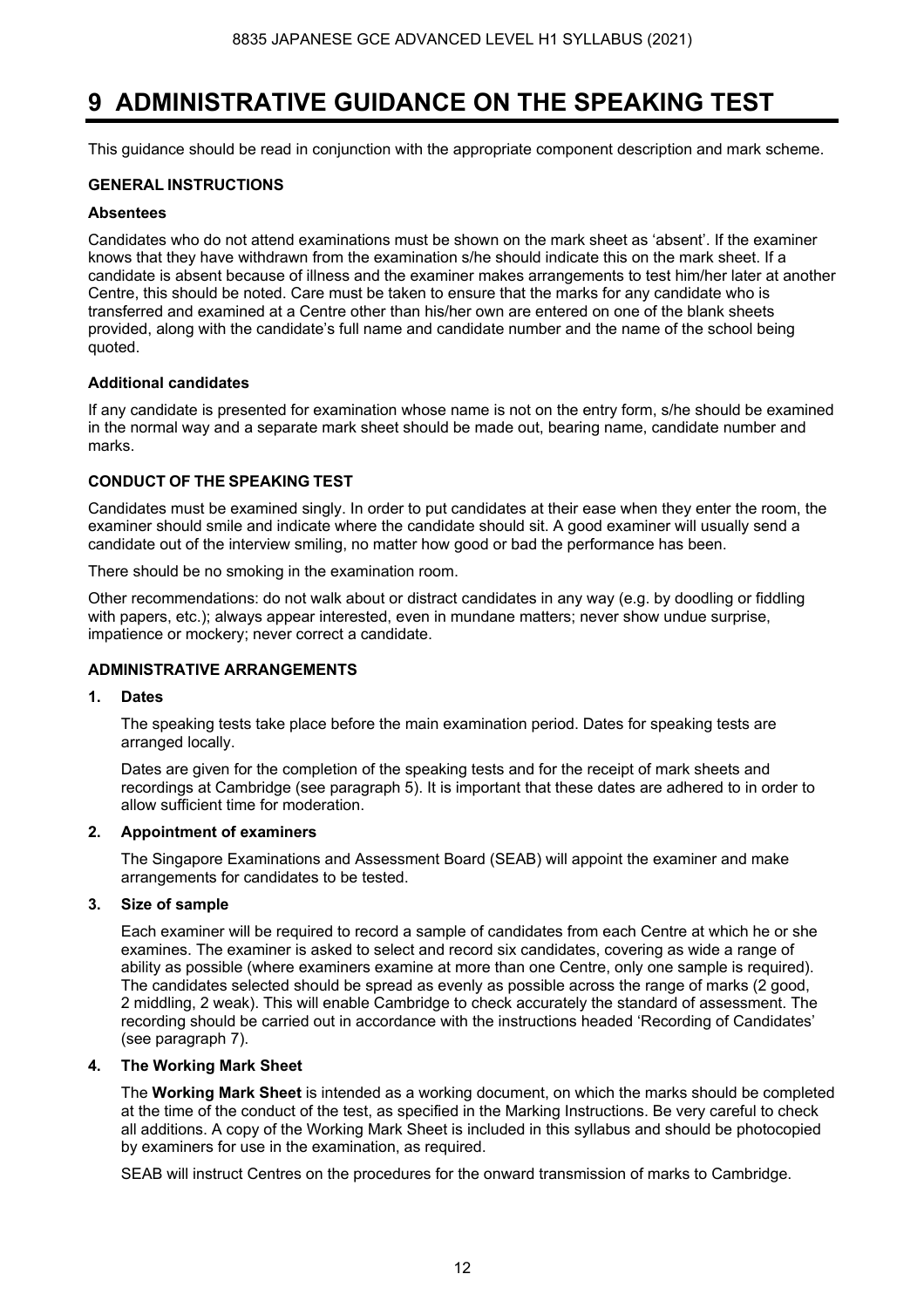#### **5. Despatch and return of mark sheets and recorded sample**

 Examiners should return mark sheets and SD cards to SEAB as stipulated for onward transmission to Cambridge as soon as possible. Do not wait until the end of the assessment period before despatching them.

#### **6. Arrangements for the examination**

Examination conditions must prevail in the area where the examination takes place. Adequate supervision should be provided to ensure that candidates leaving the interview room do not communicate with those waiting to enter.

#### **7. Recording of candidates**

 Centres should ensure well in advance of the test that a suitably quiet room will be available and that their recording equipment is in good order. Rooms which are too close to a playground, recreation room or noisy classroom are to be avoided. It is essential that unnecessary background noise should be excluded.

Moderation samples must be recorded onto an SD card as .mp3 files. Each candidate's file must be saved individually so that it can be accessed for the purpose of moderation.

 Care should be taken to ensure that recording quality is good. The recording equipment to be used must be tested in situ some time before the actual examination, ideally with one of the candidates. Examiners should take care to avoid long gaps and extraneous noise on the recordings. If Centres are re-using SD cards, any previous recordings on the card must be deleted prior to the examination.

 Recording should be done as unobtrusively as possible and candidates who are chosen for recording should not be made to feel that they are being singled out in any way. It should be emphasised that the recording is being carried out to check the standard of assessment and not the candidate.

 1 SD card per Centre must be used. The examiner should introduce each SD card with the following information: Centre Number, Centre Name, Examination Number, Examination Name, Name of Examiner, Date, e.g.

*"S1234 International School 8835 H1 level Japanese Mr R Peters October 17th 2021"*

Each candidate should be introduced as follows:

"Index Number *e.g. 047* Candidate Name *e.g. Jane Williams*"

At the end of the sample, please state "End of sample".

#### **The recording must not be stopped once a candidate's examination has started.**

Each SD card and case must be labelled with syllabus/component number and Centre number.

Each recorded file on the SD card must be clearly named using the following convention:

Centre number index number syllabus number component number.

Before the SD card is despatched, spot checks must be made to ensure that every candidate is clearly audible.

If by accident it is discovered that a candidate has not been recorded, there is no requirement to redo the test. In such a case, however, a letter must be sent to Cambridge detailing the problems, a copy of which should be included with the SD card.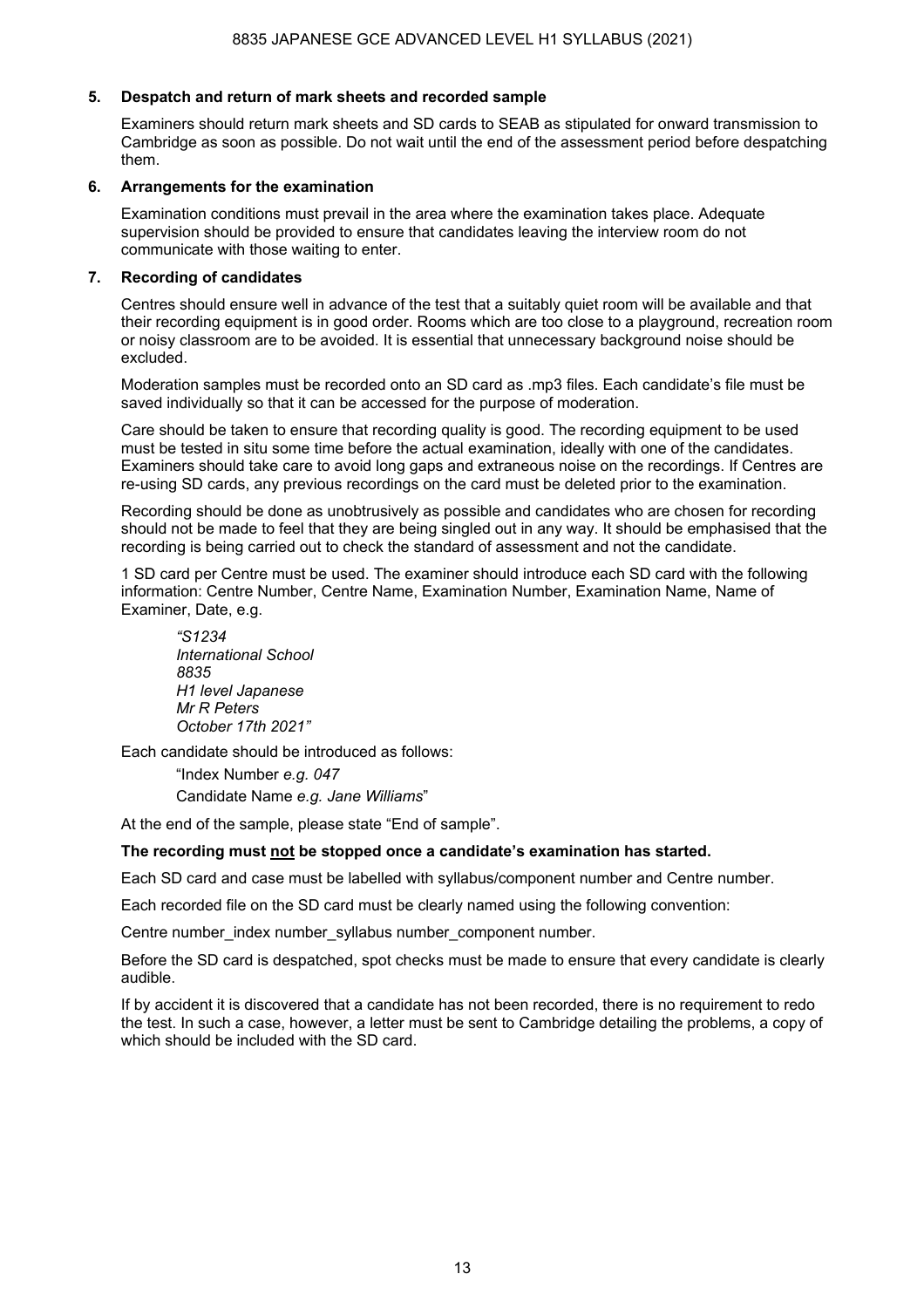#### **COMPLETING THE WORKING MARK SHEET**

Appendix A is the Working Mark Sheet for the Speaking Test for H1 Level Japanese. Examiners should copy this for use in the examination, as required. The form should be completed in ink.

- **1.** Complete the information at the head of the form.
- **2.** List the candidates in index number order.
- **3.** In accordance with the mark scheme for Component 1 (Section 8) enter the marks for the Presentation, Topic Conversation and General Conversation in the appropriate columns.
- **4.** Add the marks to give a total out of 90. Enter this figure in the *Total* column.
- **5.** Check all additions.

#### **ARRANGEMENTS FOR EXTERNAL MODERATION**

External moderation of internal assessment is carried out by Cambridge.

The internally assessed **total marks** of **all** candidates must be submitted to Cambridge.

The following must be sent to Cambridge:

- The internally assessed **Speaking tests** of a **sample** of candidates. Details of the required sample size and procedures for the recording of candidates can be found in Section 9 of this syllabus.
- A copy of the completed Working Mark Sheet(s) listing the marks for **all** candidates
- A signed printout of the candidates' total marks as submitted to Cambridge.

Copies of the recordings and the *Working Mark Sheet(s)* should be kept by the Centre in case of postal loss or delay.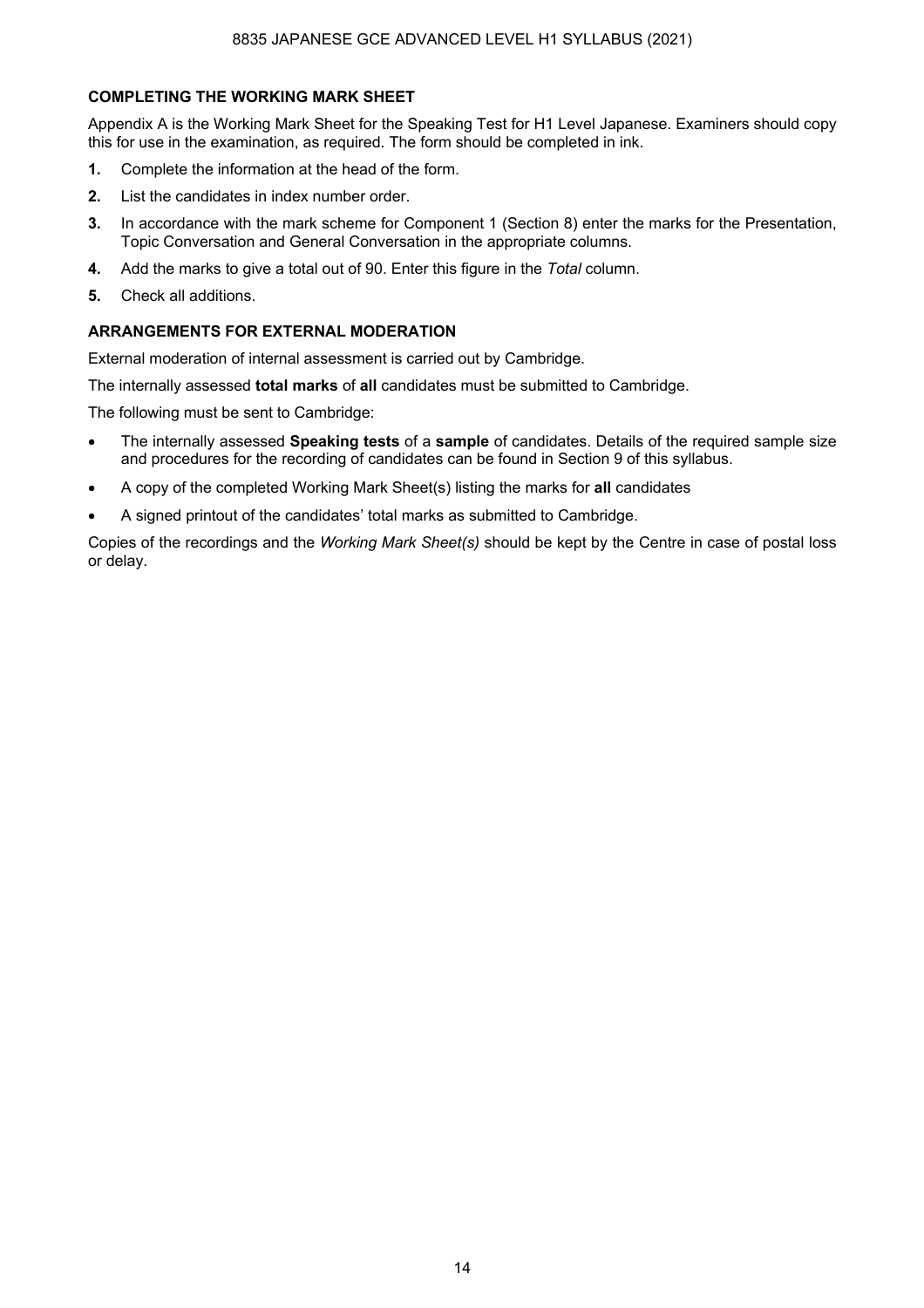### **JAPANESE (8835/1)**

#### **WORKING MARK SHEET**

### **GCE H1 LEVEL (SINGAPORE)**

|                                |                                                                     |                                                                            |  |  |  |  |                    |                          |                                  |           |                           |          |  |  | October/November |                             |          | $\overline{2}$ | $\mathbf 0$ | $\overline{2}$ | 1 |           |  |  |  |           |  |  |  |  |           |  |  |              |  |
|--------------------------------|---------------------------------------------------------------------|----------------------------------------------------------------------------|--|--|--|--|--------------------|--------------------------|----------------------------------|-----------|---------------------------|----------|--|--|------------------|-----------------------------|----------|----------------|-------------|----------------|---|-----------|--|--|--|-----------|--|--|--|--|-----------|--|--|--------------|--|
| <b>Centre Number</b>           |                                                                     |                                                                            |  |  |  |  | <b>Centre Name</b> |                          |                                  |           |                           |          |  |  |                  |                             |          |                |             |                |   |           |  |  |  |           |  |  |  |  |           |  |  |              |  |
|                                |                                                                     |                                                                            |  |  |  |  |                    |                          |                                  |           |                           |          |  |  | Syllabus Number  |                             |          | 8              | 8           | $\mathbf{3}$   | 5 |           |  |  |  |           |  |  |  |  |           |  |  |              |  |
| Index<br><b>Candidate Name</b> |                                                                     |                                                                            |  |  |  |  |                    |                          | For the use of the Oral Examiner |           |                           |          |  |  |                  |                             |          |                |             |                |   |           |  |  |  |           |  |  |  |  |           |  |  |              |  |
| Number                         |                                                                     | Names should be listed in the same<br>order as they will be written on the |  |  |  |  |                    |                          |                                  |           |                           |          |  |  |                  |                             |          |                |             |                |   | Section 1 |  |  |  | Section 2 |  |  |  |  | Section 3 |  |  | <b>TOTAL</b> |  |
|                                | entry forms for the written papers.<br>First Name, Initial, Surname |                                                                            |  |  |  |  |                    | Presentation<br>(Max 20) |                                  |           | <b>Topic Conversation</b> | (Max 35) |  |  |                  | <b>General Conversation</b> | (Max 35) |                |             | (Max<br>90)    |   |           |  |  |  |           |  |  |  |  |           |  |  |              |  |
|                                |                                                                     |                                                                            |  |  |  |  |                    |                          |                                  |           |                           |          |  |  |                  |                             |          |                |             |                |   |           |  |  |  |           |  |  |  |  |           |  |  |              |  |
|                                |                                                                     |                                                                            |  |  |  |  |                    |                          |                                  |           |                           |          |  |  |                  |                             |          |                |             |                |   |           |  |  |  |           |  |  |  |  |           |  |  |              |  |
|                                |                                                                     |                                                                            |  |  |  |  |                    |                          |                                  |           |                           |          |  |  |                  |                             |          |                |             |                |   |           |  |  |  |           |  |  |  |  |           |  |  |              |  |
|                                |                                                                     |                                                                            |  |  |  |  |                    |                          |                                  |           |                           |          |  |  |                  |                             |          |                |             |                |   |           |  |  |  |           |  |  |  |  |           |  |  |              |  |
|                                |                                                                     |                                                                            |  |  |  |  |                    |                          |                                  |           |                           |          |  |  |                  |                             |          |                |             |                |   |           |  |  |  |           |  |  |  |  |           |  |  |              |  |
|                                |                                                                     |                                                                            |  |  |  |  |                    |                          |                                  |           |                           |          |  |  |                  |                             |          |                |             |                |   |           |  |  |  |           |  |  |  |  |           |  |  |              |  |
|                                |                                                                     |                                                                            |  |  |  |  |                    |                          |                                  |           |                           |          |  |  |                  |                             |          |                |             |                |   |           |  |  |  |           |  |  |  |  |           |  |  |              |  |
|                                |                                                                     |                                                                            |  |  |  |  |                    |                          |                                  |           |                           |          |  |  |                  |                             |          |                |             |                |   |           |  |  |  |           |  |  |  |  |           |  |  |              |  |
|                                |                                                                     |                                                                            |  |  |  |  |                    |                          |                                  |           |                           |          |  |  |                  |                             |          |                |             |                |   |           |  |  |  |           |  |  |  |  |           |  |  |              |  |
|                                |                                                                     |                                                                            |  |  |  |  |                    |                          |                                  |           |                           |          |  |  |                  |                             |          |                |             |                |   |           |  |  |  |           |  |  |  |  |           |  |  |              |  |
|                                |                                                                     |                                                                            |  |  |  |  |                    |                          |                                  |           |                           |          |  |  |                  |                             |          |                |             |                |   |           |  |  |  |           |  |  |  |  |           |  |  |              |  |
|                                |                                                                     |                                                                            |  |  |  |  |                    |                          |                                  |           |                           |          |  |  |                  |                             |          |                |             |                |   |           |  |  |  |           |  |  |  |  |           |  |  |              |  |
|                                |                                                                     |                                                                            |  |  |  |  |                    |                          |                                  |           |                           |          |  |  |                  |                             |          |                |             |                |   |           |  |  |  |           |  |  |  |  |           |  |  |              |  |
|                                |                                                                     |                                                                            |  |  |  |  |                    |                          |                                  |           |                           |          |  |  |                  |                             |          |                |             |                |   |           |  |  |  |           |  |  |  |  |           |  |  |              |  |
|                                |                                                                     |                                                                            |  |  |  |  |                    |                          |                                  |           |                           |          |  |  |                  |                             |          |                |             |                |   |           |  |  |  |           |  |  |  |  |           |  |  |              |  |
|                                |                                                                     |                                                                            |  |  |  |  |                    |                          |                                  |           |                           |          |  |  |                  |                             |          |                |             |                |   |           |  |  |  |           |  |  |  |  |           |  |  |              |  |
|                                |                                                                     |                                                                            |  |  |  |  |                    |                          |                                  |           |                           |          |  |  |                  |                             |          |                |             |                |   |           |  |  |  |           |  |  |  |  |           |  |  |              |  |
|                                |                                                                     |                                                                            |  |  |  |  |                    |                          |                                  |           |                           |          |  |  |                  |                             |          |                |             |                |   |           |  |  |  |           |  |  |  |  |           |  |  |              |  |
| Name of Examiner               |                                                                     |                                                                            |  |  |  |  |                    |                          |                                  | Signature |                           |          |  |  |                  |                             | Date     |                |             |                |   |           |  |  |  |           |  |  |  |  |           |  |  |              |  |

區區 Cambridge Assessment<br><sup>電</sup>罗 International Education